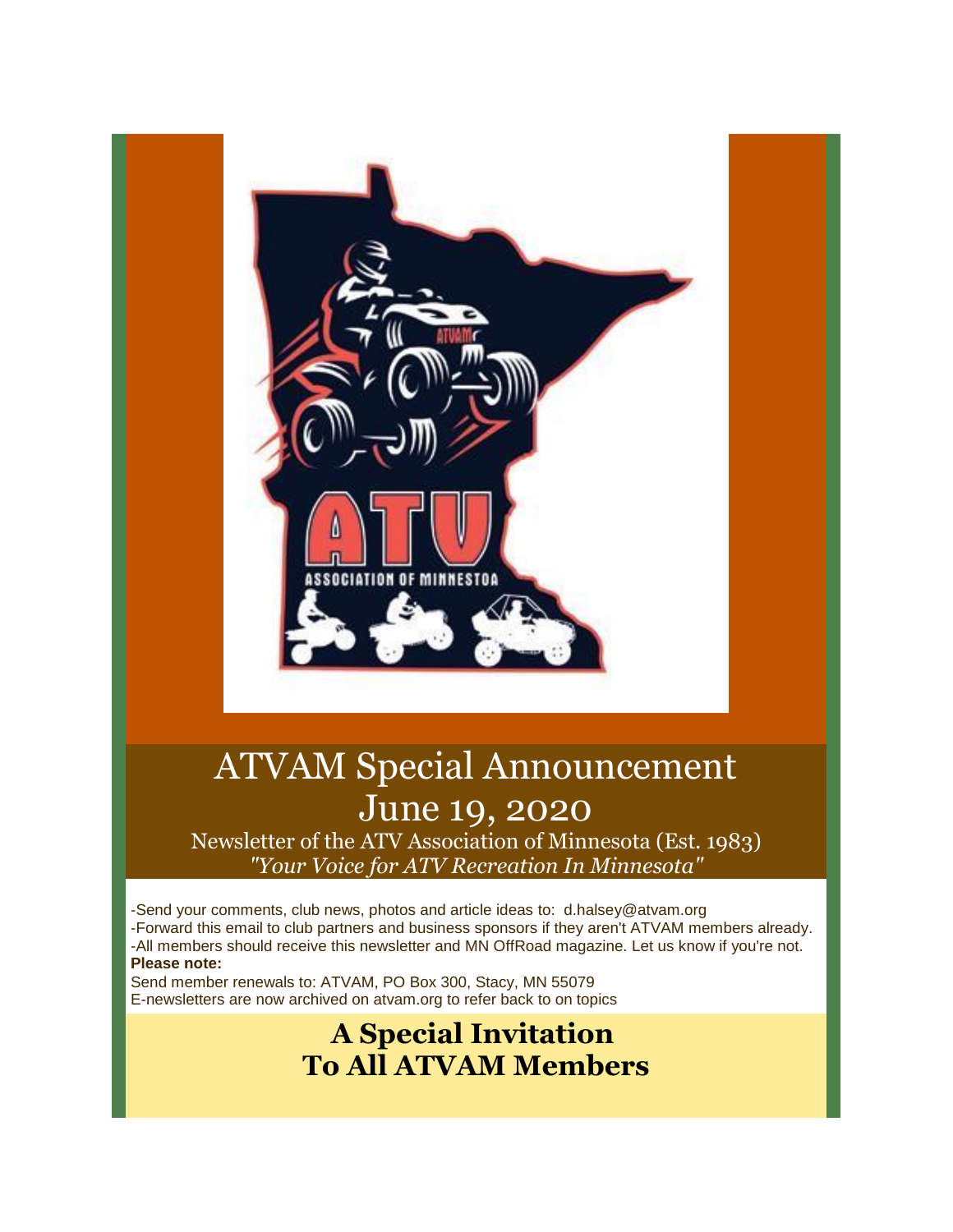### **Work A Shift At The Off-Road National, Then Ride The ERX Trails On Your ATV or SxS** *Volunteer dates: July 7-12 Race dates: July 10-11 Trail riding: July 12, 9am-*



ATVAM has a great partnership with ERX Motor Park in Elk River, Minnesota.

*3pm*

Right now, ERX needs more volunteers for the Off-Road National, so it's offering ATVAM members **free trail riding on the property to everyone who volunteers to work a shift.**

The race is on, with a detailed COVID-19 Operational Plan for racer, spectator and volunteer safety. Choose your dates and times, helping with parking, registration, security or post-race cleanup.

#### **Sign up as a family or with other members of your ATV club!**

Reserve your shifts today at ATVAM.org, and plan to bring your ATV! Get free entrance, a meal during your shift, a T-shirt and free camping. Then, on Sunday from 9am to 3pm, you can ride your ATV or SxS on 20 miles of trails.



**This is a special offer for all ATVAM members.** Not a member? Not a problem. Join ATVAM at the race! Work a shift or two, then hit the trail on your ATV, past a nationalcaliber off-road track and mining pits, among towering forests and rolling farmland.

**ERX needs slots filled during all 6 days of setup, racing and breakdown (sample below). Grab** 

**yours today and get ready to have a fun weekend of racing action, camping and trail riding. See the entire 6-day volunteer schedule at [atvam.org.](http://r20.rs6.net/tn.jsp?f=001NIdW6i8ml0SY8tNt3boB99K5BxEIX8Pv_aI7V3IClxe_WKl6YHK1a4Ym1sE44ceeiPcYLYQc_B_Yw0TIkSUmBZhjD56DaWRMLGERu0gVyRUrRgJLGUjWmZzTbczh_j_iUncSWwObhuWmtS6FeUdrnykksLXm3B7O&c=uRPuZfckS9y6ueIVdMCZTxBN23jLcCKNy_Tk09LPbvpi9X2gNpXyZw==&ch=RJ8s7BQbLcORvcTzw5rghzmdYHHcxWy4F72nZFEB_Eo5XURegc5Ufw==)**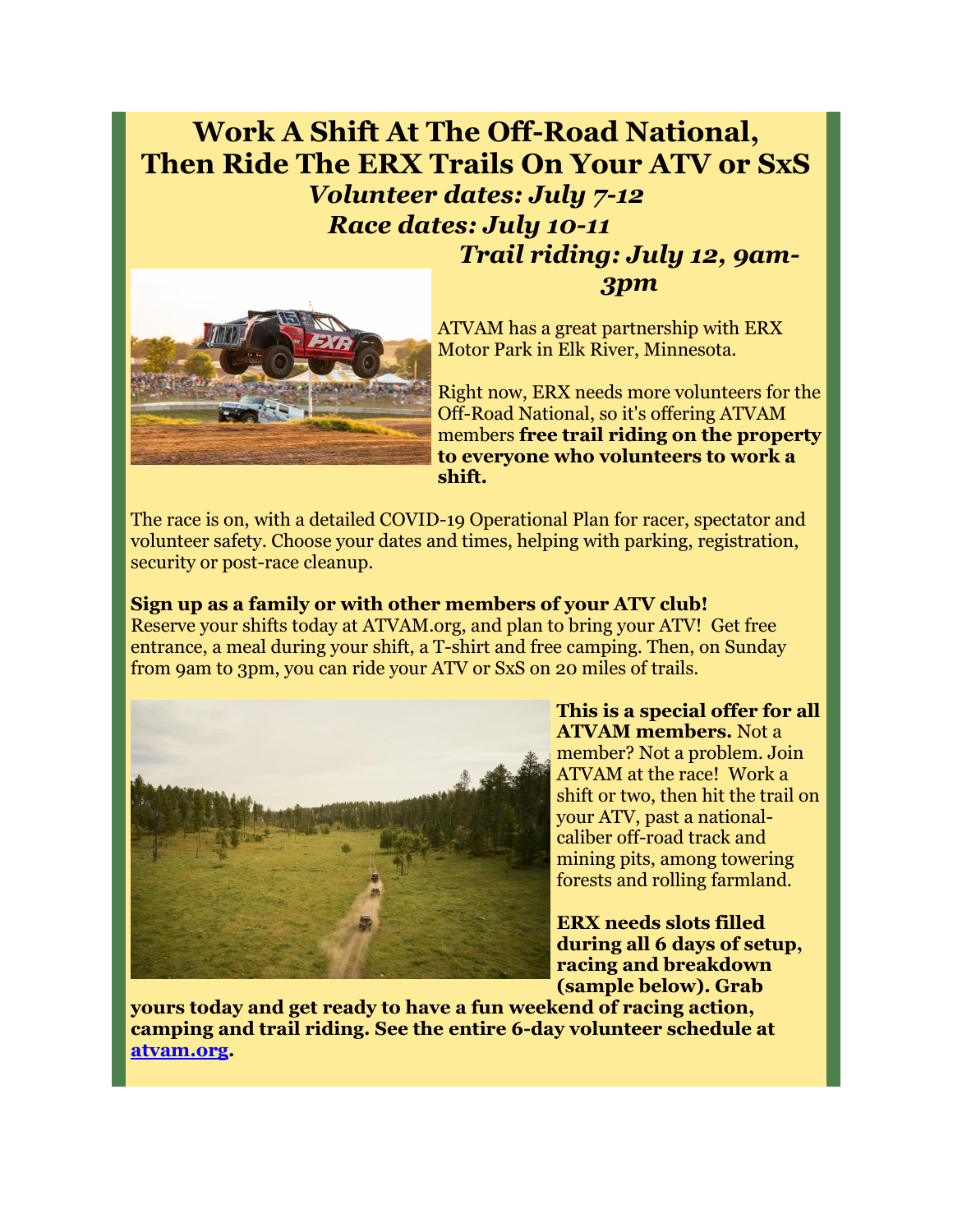#### **Please volunteer today so ATVAM can make the necessary arrangements with ERX.**



ERX Motor Park is at 21591 US Hwy 169 NW, Elk River, MN 55330.

Get more race details at ERXMotorPark.com.

Email your club or volunteer questions to ERX@ATVAM.org. See you there!

Need to get your friends more excited about attending? Check out this YouTube video trailer of the action:

#### [https://www.youtube.com/watch?v=4UqRaqyZ2FM&feature=youtu.be](http://r20.rs6.net/tn.jsp?f=001NIdW6i8ml0SY8tNt3boB99K5BxEIX8Pv_aI7V3IClxe_WKl6YHK1axuPB6PBVDvywqHkmf856EUaybYDIaAT7k7GGYYdFXrzMu6PHQnUGUD-eYd7qvkW6de2cqjeE7dEDloeWcG1_PlzFpYumlZrc9oGq8MfE7BhSc8AEMnEIt2fxO4MHOddYgTjXzllUKOjtdes97lcFwfOCJ1pmFX8f07WmAhI8f2rOcTlNYW69oE=&c=uRPuZfckS9y6ueIVdMCZTxBN23jLcCKNy_Tk09LPbvpi9X2gNpXyZw==&ch=RJ8s7BQbLcORvcTzw5rghzmdYHHcxWy4F72nZFEB_Eo5XURegc5Ufw==)

| <b>PARKING</b>             |               |
|----------------------------|---------------|
| <b>Friday 7/10/2020</b>    |               |
| <b>Shift Hours</b>         | <b>Status</b> |
| 12am - 6am (Racer Parking) | Open          |
| 12am - 6am (Racer Parking) | Open          |
| 12am - 6am (Racer Parking) | Open          |
| 12am - 6am (Racer Parking) | Open          |
| 12am - 6am (Racer Parking) | Open          |
| 12am - 6am (Camp)          | Open          |
| 12am - 6am (Camp)          | Open          |
| 12am - 6am (Camp)          | Open          |
|                            |               |
| 6am - 12pm (Racer Parking) | Open          |
| 6am - 12pm (Racer Parking) | Open          |
| 6am - 12pm (Racer Parking) | Open          |
| 6am - 12pm (Racer Parking) | Open          |
| 6am - 12pm (Racer Parking) | Open          |
| 6am - 12pm (Camp)          | Open          |
| 6am - 12pm (Camp)          | Open          |

*Time slots are available for race setup, parking, security, race breakdown and more, from July 7 to 12. See them all on the ATVAM website (atvam.org), tap ERX on the home page.*